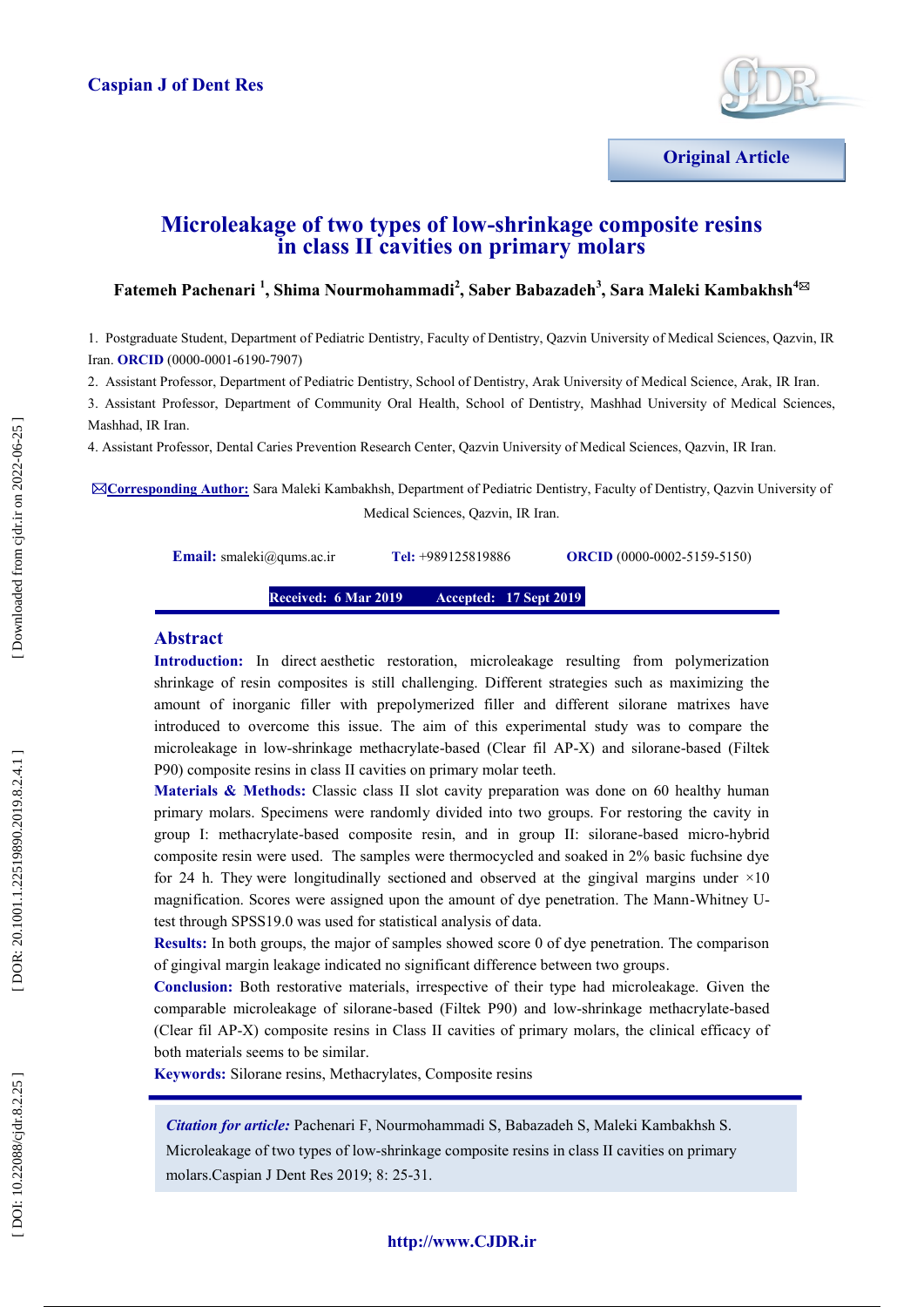

# **میکرولیکیج دو نوع رزین کامپوزیت با انقباض کم در حفرات کالس II مولرهای شیری**

# فاطمه پاچناری`، شیما نورمحمدی<sup>۲</sup>، صابر بابازاده<sup>۳</sup>، سارا ملکی کامبخش <sup>٤</sup>\*

۱. دانشجوی دستیاری، گروه دندانپزشکی کودکان، دانشکده دندانپزشکی، دانشگاه علوم پزشکی قزوین، قزوین، ایران. ۲. استادیار، گروه دندانپزشکی کودکان، دانشکده دندانپزشکی، دانشگاه علوم پزشکی اراک، اراک، ایران. ۳. استادیار، گروه سلامت دهان و دندانپزشکی اجتماعی ، دانشکده دندانپزشکی، دانشگاه علوم پزشکی مشهد، هشهد، ایران. . ۴. استادیار، مرکز تحقیقات پیشگیری از پوسیدگی دندان، دانشگاه علوم پزشکی قزوین، قزوین، ایران. . **\*نویسنده مسئول:** سارا ملکی کامبخش ، گروه دندانپزشکی کودکان، دانشکده دندانپزشکی، دانشگاه علوم پزشکی قزوین، قزوین، ایران. **تلفن:۱۹۸۸۶۱۹۸۸۶+**+ **:تلفه** smaleki@qums.ac.ir **پست الکتريویکی:**

# **چکیذٌ**

<mark>مقدمه:</mark> در ترمیمهای زیبایی مستقیم، میکرولیکیج ناشی از انقباض پلیمریزاسیون، هنوز چالش برانگیز است. استراتژیهایی از قبیل حداکثرسازی مقدار فیلرهای غیر آلی از پیش پلیمریزه شده و ماتریکس سایلوران متفاوت، برای غلبه بر آن ارائه شد. هدف این مطالعه آزمایشگاهی مقایسه میکرولیکیج یک نوع کامپوزیت رزین متاکریلات بیس با انقباض کم (Clear fil AP-X) و یک نوع کامپوزيت رزين سايلوران بيس (Filtek P90) در حفرات کلاس II روی دندان های مولر شیری است.

<mark>مواد و روش ها:</mark> آماده سازی حفرات کلاسیک slot کلاس II روی ۶۰ دندان انسانی مولر شیری انجام شد. نمونه ها به صورت تصادفی بِه دو گروه تقسیم شدند. برای ترمیم حفره در گروه I : رزین کامپوزیت متاکریلات بیس و در گروه II : رزین کامپوزیت سایلوران بیس استفاده شد. نمونه ها ترموسایکل شده و ۲۴ ساعت در رنگ فوشین بازی ۲٪ غوطهور شدند. مارجینهای ژنژیوالی در مقاطع طولی و در بزرگنمایی ۱۰ × مشاهده شدند. براساس میزان نفوذ رنگ، امتیاز داده شد. آنالیز آماری با Mann-Whitney لادر نرم افزار SPSS 19 انجام شد.

**یافته ها:** در هر دو گروه، در اکثریت نمونهها امتیاز نفوذ رنگ، صفر بود. مقایسه بین لیکیج مارژین ژنژیوال دو گروه تفاوت معنی دار<br>نداشت.

**نتیجِه گیری:** هر دو ماده بدون ارتباط با نوع، میکرولیکیج داشتند. با توجه به میکرولیکیج قابل مقایسه رزین کامپوزیت سایلوران بیس (Filtek P90)و متاکریلات بیس با انقباض کم (Clear fil AP-X) در حفرات کلاس II مولرهای شیری، به نظر میرسد کارایی کلینیکی هر دو ماده در ترمیم حفرات مذکور مشابِه باشد.

<mark>واژگان کلیدی:</mark> رزینهای سایلوران، متاکریلاتها، رزین کامپوزیت

**Introduction <sup>I</sup>**n recent decades, the tendency to use esthetic restoration materials in comparison to the traditional amalgams has been increased.  $[1, 2]$  The term "composite resin" refers to multiphase materials that have three main components including resin matrixes, filler particles and silane coupling agents. The most common resin matrixes are bisphenol A -glycidyl methacrylate and urethane dimethacrylate.  $[1, 3]$  Most of the routinely used composites undergoa 2.4 -2.8% polymerization shrinkage. Some manufacturers have reduced the shrinkage range of 1.4 -1.7% by adding higher filler

loaded resins and used the term "low-shrinkage" for this type of composite resin materials. Nevertheless, others have altered the resin matrix with the help of silorane technology and claimed that it shows very low shrinkage. In this regard, 0.9% of this shrinkage results in decreased stress on the interface, and it is independent of increased filler loading. [1, 4] Monomers of the uncured methacrylate -based composites have intermolecular van der Waals force. By curing, these monomers form polymer networks with covalent intramolecular bonds. [5] The creation of these strains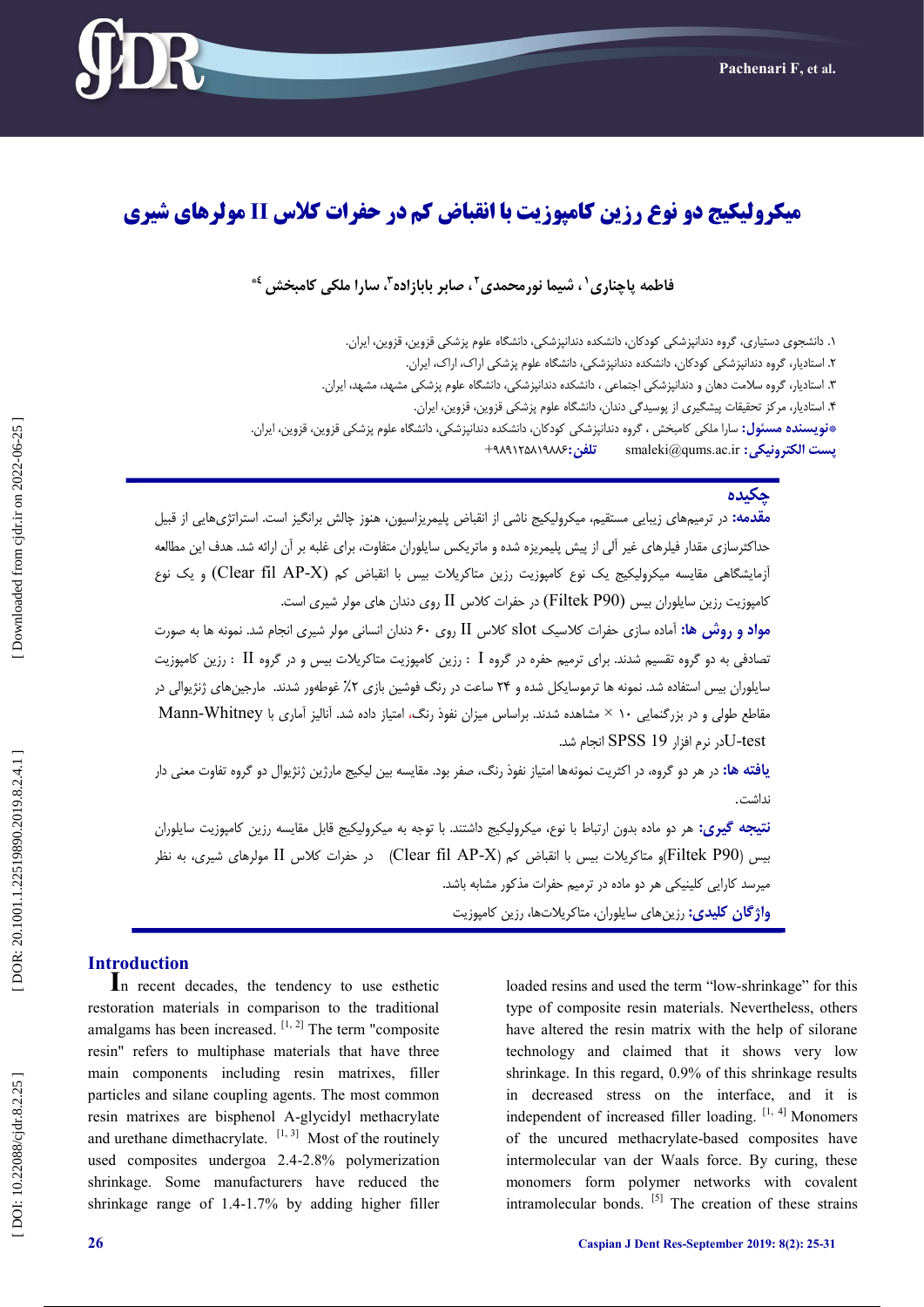results in "polymerization shrinkage"; therefore, volume reduction is an inherent trait.  $[5, 6]$  One of the most common complications of shrinkage is microleakage that may be accompanied by postoperative sensitivity, staining, and recurrent caries. <sup>[1]</sup> Shrinkage determinants consist of the C -factor, material placement technique, particle size and volume of filler.<sup>[1]</sup> Numerous methods are recommended to decrease the shrinkage through technical approaches (e.g. incremental placement technique for reducing the C -factor, applying a first low-intensity light-curing exposure, using a low-elastic modulus liner, and modification in resin structure). Modification in resin structure includes maximizing the amount of inorganic filler with prepolymerized filler and low-shrinkage composites.  $[3, 7, 8]$ 

The silorane -based resin composites have high filler content by volume with a compound of fine quartz particles and yttrium fluoride, driven from the fusion of siloxane backbone and four cycloaliphatic oxiranes.  $[6, 9, 9]$ 10] Polymerization through cationic photoinitiation, cleavage, and opening of the oxiranes ring attains space and reduces the shrinkage .<sup>[1]</sup> In addition, silorane has traits such as hydrophobicity and biocompatibility.  $[1, 7]$ They display lower water sorption and solubility, lower compressive strength and microhardness, a lower degree of conversion and polymerization depth, greater flexural strength and fracture toughness, lower adhesion potential of oral streptococci, and comparable adhesion potential of Candida albicans, compared to methacrylate-based resin composites. [10] The Filtek P90 composite resin is generated from this type. [2]

Therefore, the aim of this experimental study was to compare the microleakage of the low -shrinkage methacrylate -based (Clearfil AP -X) and silorane -based (Filtek P90) composite resins in class II cavities in primary molar teeth.

#### **Materials & Methods**

Permission to perform this research was received from the Ministries of Health and Education. The ethical approval was obtained from the Research Ethics Committee and Faculty of Community Dentistry, School of Dentistry, Qazvin University of Medical Sciences, Qazvin, Iran. The study was registered under the number of IR.QUMS.REC.1394.772.

**a. Sample Selection:** In the present experimental study, 60 extracted human primary second molars were selected. The inclusion criterion was a sound tooth

without any caries, cracks, hypoplastic defects or previous restorations. All of the specimens were hand scaled and cleaned from calculus and debris. Then , they were examined under the direct light of the dentistry unit. The teeth were soaked in 0.5% chloramine T at 4°C for 7 -10 days and stored in a normal saline solution at room temperature.

**b. Cavity preparation:** At the second step, the teeth were mounted in self-cured acrylic resin blocks. Class II slot cavity was prepared using the air/water -cooled high -speed handpiece (Kavo 636CP, Germany) and 008 fissure diamond bur (Jota, Switzerland). The new bur was utilized after the preparation of five teeth. The buccolingual width of the cavity was the same as 2/3 intercuspal distance. The cervical margin was located at 1 mm coronal to the cementoenamel junction, and the axial depth of the cavity was 1.5 mm in the gingival surface. The dimension of the preparation was verified using a Hu -Friedy probe (GF -W, USA).

**c. Restorative procedure:** Following the preparation, the mounted samples were saved in a normal saline solution until the restoration time. The teeth were randomly assigned into two groups of 30 cases, and then restored. The utilized materials in the present study are presented in Table 1.

Group I  $(n=30)$ 

A primer (Clearfil SE Primer, Kuraray Medical, Tokyo, Japan) was applied in all the cavity surfaces for 20 sec, and then gently air -dried. After the application of the bonding agent (Clearfil SE Bond, Kuraray Medical, Tokyo, Japan) in the next stage, it was gently dried, and then light -cured (Guilin Woodpecker Medical Instrument Co., China) for 10 sec. The Clearfil AP -X A3 shade composite resin (Kuraray Medical, Tokyo, Japan) was placed using an oblique incremental technique in a layer thickness of 2 mm and cured using LED curing unit at a power density of  $1,000$  mW/cm<sup>2</sup> for 40 sec in a soft -start mode. Group II (n=30)

The self-etch primer (P90 self-etch primer adhesive system, 3M ESPE, Dental Product, ST Paul, USA) was utilized as per the manufacturer's instructions, by a micro brush for 15 sec, then gently air-dried and lightcured for 10 sec. The P90 bond (3M ESPE, Dental Product, ST Paul, USA) was applied, air -dried, and light-cured for 10 sec. The Filtek P90 silorane-based A3 shade composite resin (3M ESPE, Dental Product, ST Paul, USA) was placed using the oblique incremental technique with 2 -mm thickness for each layer and light cured in a soft -start mode for 40 sec.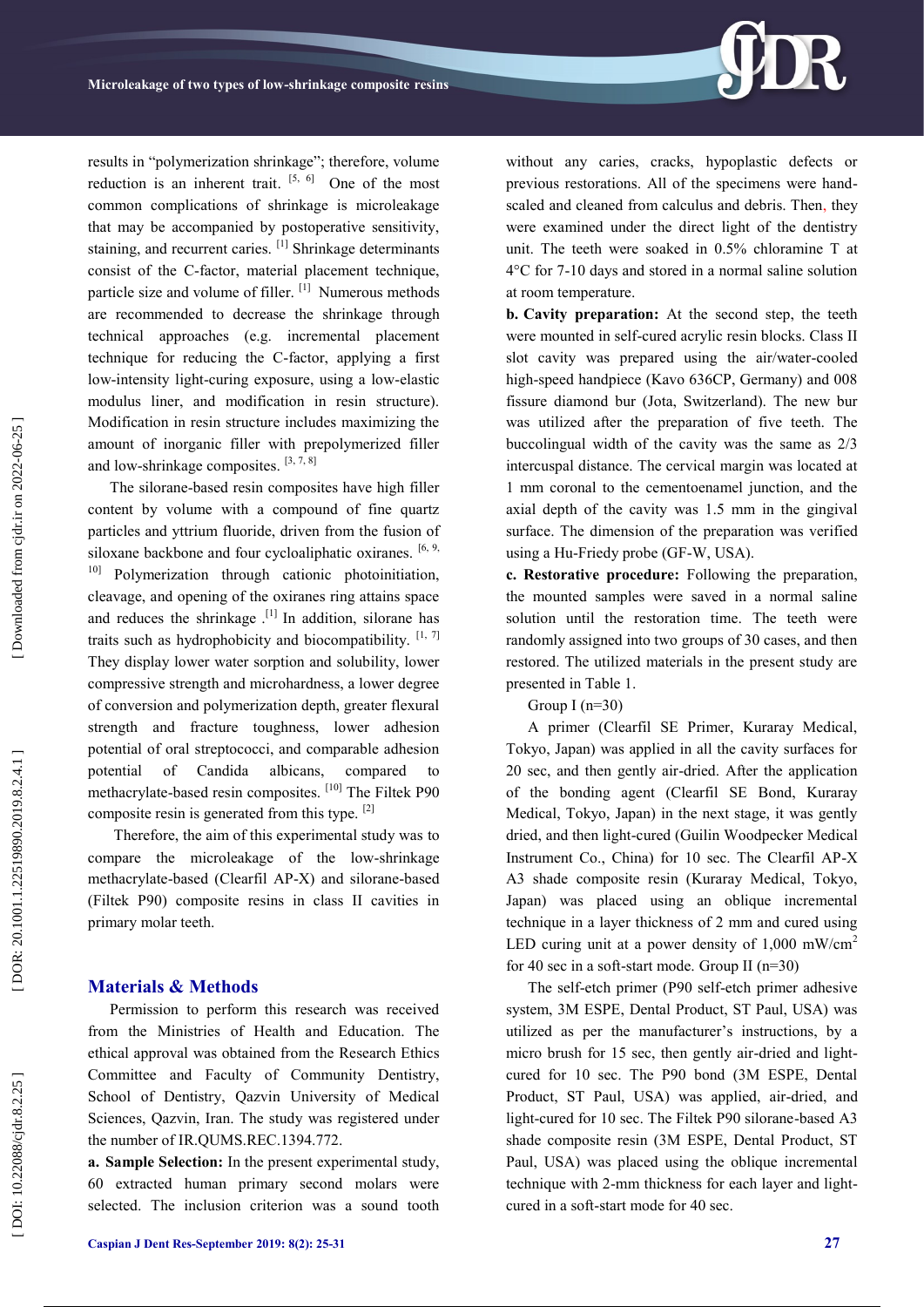#### **Table 1 . Composition of the applied materials and their manufacturers**

| <b>Material</b>       | <b>Composition</b>                                                           | <b>Manufacturer</b>   |          |  |  |  |  |
|-----------------------|------------------------------------------------------------------------------|-----------------------|----------|--|--|--|--|
| Silorane              | <b>Primer:</b>                                                               | 3M ESPE, Dental       |          |  |  |  |  |
| system                | Phosphorylated methacrylates, Vitrebond copolymer, Bis-GMA,                  | Product, ST Paul, USA |          |  |  |  |  |
| adhesive              | HEMA, water, ethanol, silanetreated silica filler, initiators, stabilizers   |                       |          |  |  |  |  |
|                       | <b>Bond:</b>                                                                 |                       |          |  |  |  |  |
|                       | Hydrophobic dimethacrylate, phosphorylated methacrylates,                    |                       |          |  |  |  |  |
|                       | TEGDMA, silane-treated silica filler, initiators, stabilizers                |                       |          |  |  |  |  |
| Filtek<br><b>P90</b>  | <b>Resin matrix:</b> 3,4-epoxycyclohexylethylcyclopolymethylsiloxane,        | 3M ESPE, Dental       |          |  |  |  |  |
| composite             | Bis-3,4-epoxycyclohexylethylphenylmethyl silane                              | Product, ST Paul, USA |          |  |  |  |  |
| resin                 | <b>Filler:</b>                                                               |                       |          |  |  |  |  |
|                       | Silanized quartz, yttrium fluoride, 76.5 wt                                  |                       |          |  |  |  |  |
| <b>SE</b><br>Clearfil | <b>Primer:</b>                                                               | Kuraray               | Medical, |  |  |  |  |
| Bond                  | MDP, HEMA, dimethacrylate monomer, water, catalyst                           | Tokyo, Japan          |          |  |  |  |  |
|                       | <b>Bond:</b>                                                                 |                       |          |  |  |  |  |
|                       | MDP, HEMA, dimethacrylate monomer, micro filler, catalyst                    |                       |          |  |  |  |  |
| Clearfil AP-X         | <b>Resin matrix:</b>                                                         | Kuraray               | Medical, |  |  |  |  |
| Composite             | Bis-GMA, TEGDMA, Catalysts, Accelerators, Photo initiator                    | Tokyo, Japan          |          |  |  |  |  |
| resin                 | <b>Filler:</b>                                                               |                       |          |  |  |  |  |
|                       | Barium glass filler, Silica filler, Colloidal silica; 85.5% wt               |                       |          |  |  |  |  |
|                       | Bis-GMA: Bisphenol A-glycidyl methacrylate<br>HEMA: Hydroxyethylmethacrylate |                       |          |  |  |  |  |

TEGDMA: Triethyleneglycol dimethacrylate

MDP: 10-Methacryloyloxydecyl dihydrogen phosphate

**d. Thermocycling and microleakage testing:** After the restoration, the excess composite resin was eliminated; subsequently, finishing and polishing were carried out using the Sof-Lex discs (3M ESPE, Dental Product, ST Paul, USA). Afterward, the teeth were subjected to thermal cycling at 5 -55°C, for 1,000 cycles with a dwell period of 30 sec. Two layers of nail -polish covered the entire tooth surface, except for 1 mm around the restoration margins.

The teeth were soaked in 2% basic fuchsine dye at 37°C for 24 h. After dye penetration, they were rinsed in tap water , and then sectioned longitudinally in the mesiodistal direction through the central fissure employing a diamond disc on a cutting machine (Mecatome, T201A, PRESI, France) under continuous irrigation water.

The sections were observed at the gingival margins with a stereomicroscope (MOTIC-SMZ-143-China) under 10×magnification to estimate the amount of microleakage. Then, microleakage scoring was measured and the obtained scores were named upon the amount of dye penetration (Table 2). The collected data were analyzed using SPSS 19.0. P-value  $\leq 0.05$  was statistically considered significant.

# **Table 2 . Dye penetration scoring criteria**

| <b>Score</b> | <b>Criteria</b>                                                                     |
|--------------|-------------------------------------------------------------------------------------|
|              | No dye penetration                                                                  |
| 1            | Dye penetration $\langle 1/3 \rangle$ rd. of the gingival<br>depth                  |
| 2            | Dye penetration $1/3$ rd. $\langle x \langle 2/3r \rangle$ of the<br>gingival depth |
|              | Dye penetration $\geq$ 2/3rd of the gingival depth                                  |

### **Results**

Based on the Kolmogorov -Smirnov two -sample test, the distribution of data was nonparametric. The scores were evaluated using descriptive statistics, and the groups' dye penetration scores were compared using Mann -Whitney U test to identify any significant difference. Descriptive statistics of the dye penetration scores and result of inter -group comparison are shown in table 3. In both groups, the majority of the samples had a dye penetration score of 0 (group I=73.3%, group  $II=60\%$ ). However, the minority of the samples in group I (6.7%) obtained the scores of 2 and 3. Nonetheless, score 3 was not observed in any samples of group II (0.0%). There was no significant difference between two groups in terms of microleakage score (P=0.395).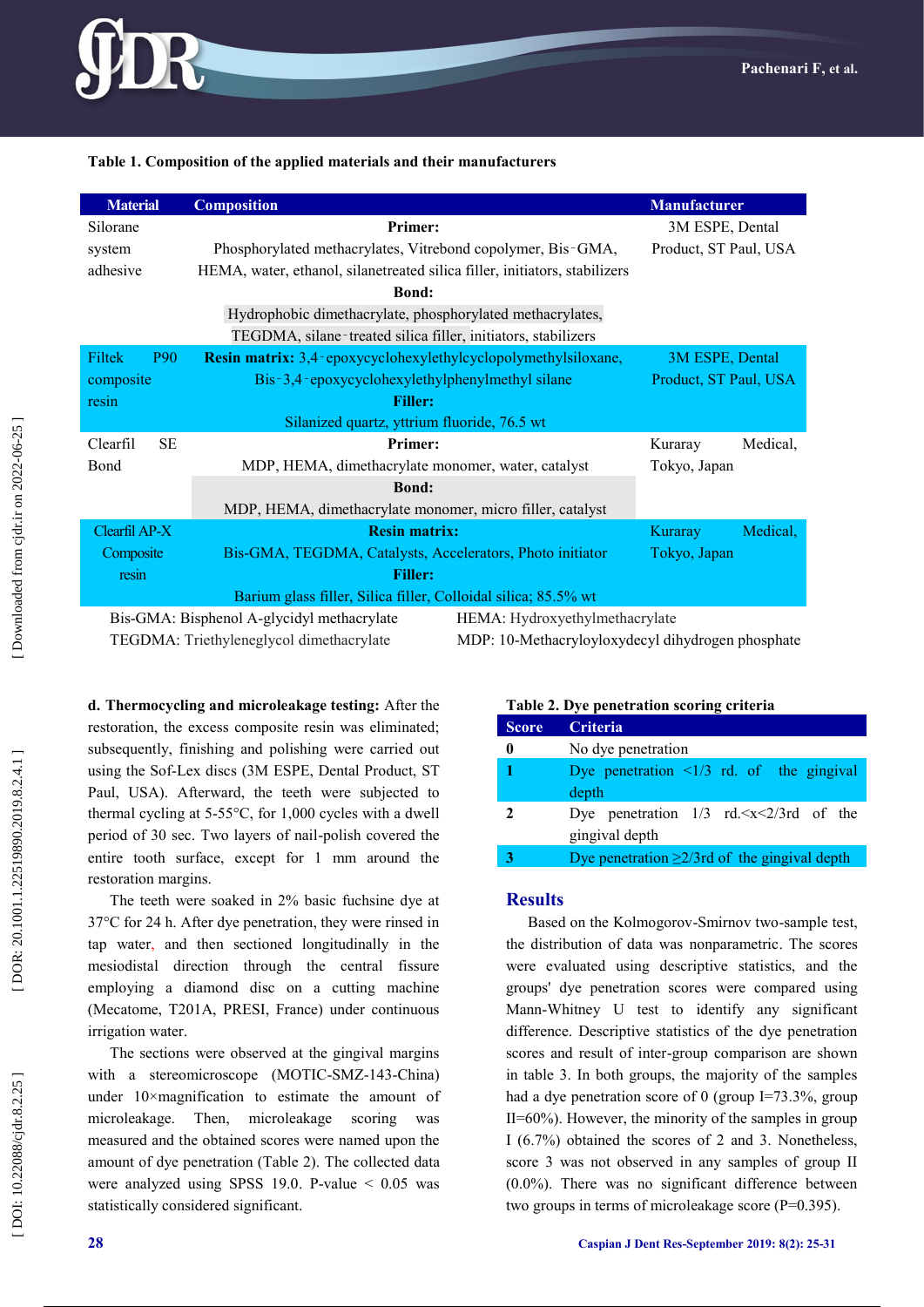**Table 3. Distribution of dye penetration scores and mean rank via Mann -Whitney U test**

| <b>Groups</b>  | n           | Dye penetration score |             |             |            | <b>Mean</b>  | P value |
|----------------|-------------|-----------------------|-------------|-------------|------------|--------------|---------|
|                | $(\%)$      | 0(%)                  | 1(%)        | 2(%)        | 3(%)       | Rank         |         |
| I(Clearfil)    | $30(100\%)$ | $-22(73.3\%)$         | $4(13.3\%)$ | $2(6.7\%)$  | $2(6.7\%)$ | 28.90        | 0.395   |
| II(Filtek P90) | $30(100\%)$ | $18(60\%)$            | 8(26.7%)    | $4(13.3\%)$ | $0(0.0\%)$ | <b>32.10</b> |         |

#### **Discussion**

In the present experimental study, the microleakage of two types of low -shrinkage composite resins including silorane -based and methacrylate -based was compared in terms of class II cavities in primary molars. The current study compared the microleakage of a lowshrinkage high -filled microhybride methacrylate -based composite resin (Clearfil AP-X) with that of a lowshrinkage high -filled silorane -based composite resin (Filtek P90). They were different in matrix, volume, weight of fillers, and polymerization mechanisms. To eliminate the effect of adhesive as a confounder for both groups, the two -step self-etch adhesive system which was matched with composite manufacturer was used.

Our results revealed that both studied composite resins were indicative of microleakage at tooth restoration interface, which could be due to the polymerization shrinkage of these materials. The majority of the samples showed a dye penetration score of 0 in both composite resins (group I [Clearfil]=73.3% and group II [Filtek P90]=60%) and the comparison of gingival marginal microleakage between two groups revealed no significant difference (P=0.395; Table 3).

The reduced polymerization shrinkage of the silorane -based composite resins which are claimed to decrease the microleakage is conflicted in the literature. In line with the results of the present study, some studies have shown no significant difference between the scores of microleakage and silorane-based and methacrylate-based composite resins.<sup>[8, 11-14]</sup>

Fahmy et al. evaluated the gingival microleakage in class II cavities in primary molars restored by the Filtek P90 (siloran -based) or Filtek supreme XT (nanohybride methacrylate -based) composite resins. Although their study design was different from that of the present research, they reported that both materials represented the best marginal seal in accordance with the dye penetration scores . [14] However, the findings of the current study are disagreement with those of other studies. Palin et al. reported that the microleakage of the silorane -based composite material was lower than that of methacrylate-based composite. [15] Additionally,

Bagis reported that silorane -based material had no marginal leakage. [16] The cause of these differences may be explained by several factors. Some of these factors include evaluation of permanent teeth which are different in structural characteristics with primary teeth, mesial-occlusal-distal cavity design with different Cfactors, utilized etch and rinse adhesive system for methacrylate -based composite and application of different thermocycling methods.

Al -Boni et al., Joseph et al. and Casamassimo et al. compared the silorane - and methacrylate -based composite resins using classes I and II cavity restoration of permanent teeth. They reported that siloranes could display better results in gingival microleakage. [17-19]

It is noteworthy that in the primary teeth, the thickness of enamel and dentin is thinner, especially in the cementoenamel junction area where the enamel rods are oriented cervically. Dentinal quality of the primary teeth for bonding is weaker than that of the permanent teeth due to the wild dentinal tubules. Therefore, bonding is more challenging in the primary teeth, especially in class II cavity preparation, where gingival seat is close to cervical constriction of the tooth.<sup>[20]</sup>

In recent decades, the tendency toward using esthetic restoration materials (e.g., resin composites) has been increased. However, microleakage remains one of the most common problems of clinical failure, especially at the margins of the proximal box of class II cavities.  $[1, 2, 11]$  The microleakage may be caused by the poor fitting of restorative material with cavity walls, volume variation due to polymerization shrinkage, oral thermal variations, and mechanical fatigue through repetitive masticatory loading.  $[21, 22]$  Evaluation of microleakage is the most traditional method of observing the sealing efficacy of the restorative material.<sup>[12]</sup>

Current methods to evaluate microleakage involve direct visual examination, microscopic examination, scanning electron microscopic examination, air pressure, dye penetration, use of chemical and radioactive isotope tracer, neutron activation analysis, electrochemical methodologies, measuring bacteria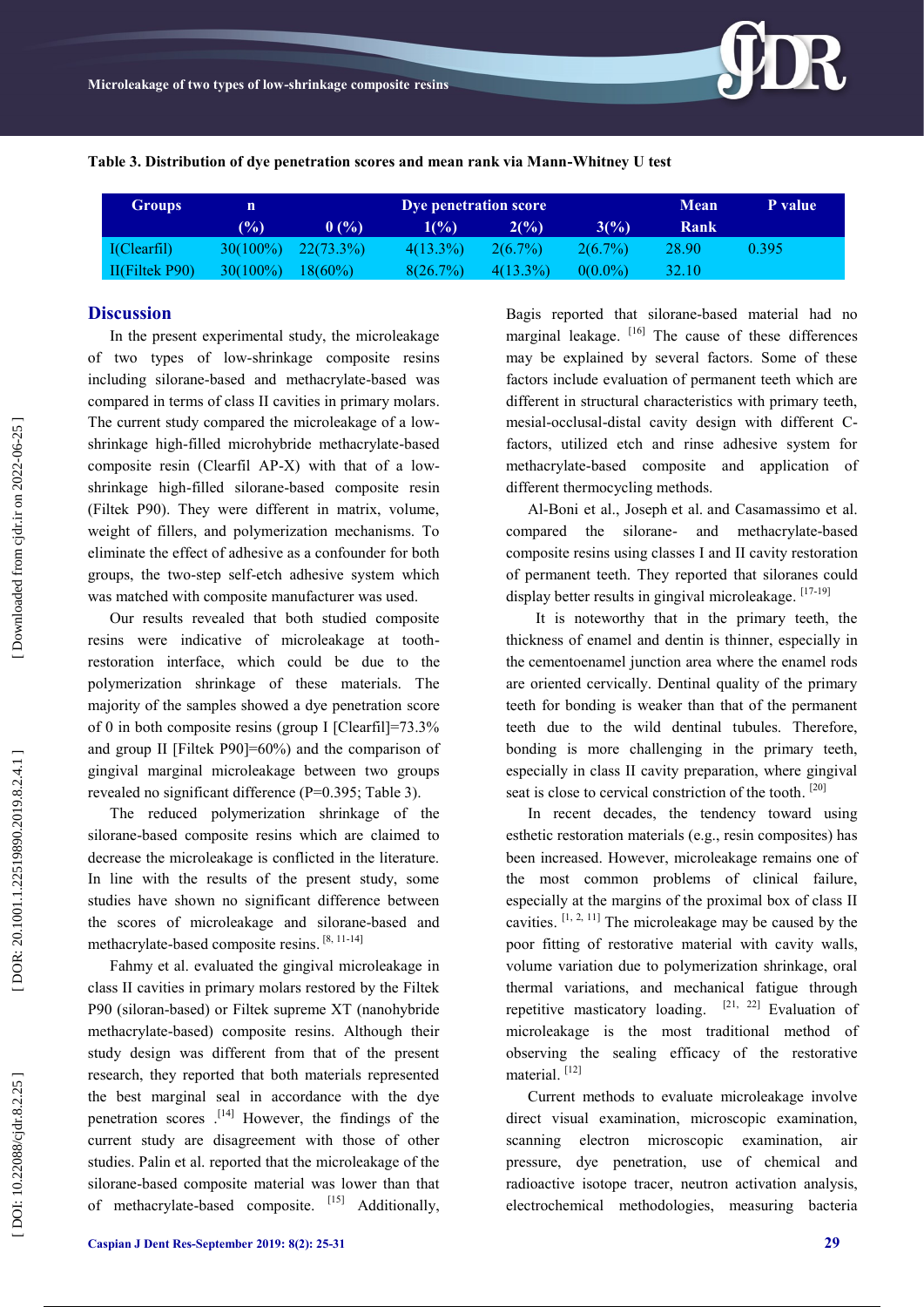

penetration, artificial caries method and three dimensional image analysis. Dye penetration is the most frequently used method and has the benefits of simple and easy manipulation. It provides easy analysis of quantitative and comparable results with no need for costly instrumentation. Nonetheless, there is no gold standard for this method. However, this method has also some limitations, such as the subjectivity of reading and high diffusibility of dyes due to their low molecular weight.<sup>[11, 12, 23]</sup> Consequently, better results in a clinical situation may be expected. Thermocycling is a universally accepted method used in microleakage studies to reproduce the effects of oral thermal changes in materials.<sup>[11]</sup>

Based on our findings, polymerization shrinkage is not a unique determinant on the extent of microleakage. However, further clinical research is needed to confirm these findings.

#### **Conclusion**

 Both of the restorative materials, irrespective of their type had microleakage.

• Microleakage in class II cavities in the primary molars, restored with silorane -based composite resin (Filtek P90) is similar to low -shrinkage methacrylate based composite resin (Clearfil) .

#### **Acknowledgments**

The authors would like to thank Qazvin University of Medical Sciences for their support.

**Conflict of Interest:** We declare no conflict of interest.

#### **Authors Contributions**

The study was designed by Sara Maleki Kambakhsh. Sara Maleki Kambakhsh and Shima Nourmohammadi defined the conceptual content of the research. The study data were collected by Shima Nourmohammadi. Statistical analysis and interpretation of data were accomplished by Saber Babazadeh and Fatemeh Pachenari. Preparation of manuscript was performed by Fatemeh Pachenari and its editing and revision was done by Sara Maleki Kambakhsh. Study supervision was performed by Sara Maleki Kambakhsh.

#### **References**

- 1. Khosravi K, Mousavinasab SM, Samani MS. Comparison of microleakage in Class II cavities restored with silorane -based and methacrylate -based composite resins using different restorative techniques over time. Dent Res J (Isfahan) 2015;12:150 -6.
- 2.Yeolekar TS, Chowdhary NR, Mukunda KS, Kiran NK. Evaluation of microleakage and marginal ridge fracture resistance of primary molars restored with three restorative materials: A comparative in vitro study. Int J Clin Pediatr Dent 2015;8:108 -13.
- 3.Tarle Z, Marović D, Pandurić V. Contemporary concepts on composite materials. Rad 514 Med Sci 2012; 38: 23 -38.
- 4.Baracco B, Perdiga˜o J, Cabrera E, Ceballos L. Two year clinical performance of a low shrinkage composite in posterior restorations. Oper Dent 2013; 38: 591 -600.
- 5.Fu J, Liu W, Hao Z, Wu X, Yin J, Panjiyar A, et al. Characterization of a low shrinkage dental composite containing bismethylene spiroorthocarbonate expanding monomer. Int J Mol Sci 2014; 15: 2400-12.
- 6.Pereira RA, de Araujo PA, Castañeda -Espinosa JC, Mondelli RF.Comparative analysis of the shrinkage stree of composite resins. J Appl Oral Sci. 2008 Feb; 16: 30 –4.
- 7.Kermanshah H, Yasini E, Hoseinifar R. Effect of cyclic loading on microleakage of silorane based composite compared with lowshrinkage methacrylate composites. Dent Res J 2016;13:264 -71.
- 8.Alshetili MS, Aldeyab SS. Evaluation of Microleakage of silorane and methacrylate based composite materials in class I restorations by using two different bonding techniques. J Int Oral Health 2015;7(Suppl 2):6 -9.
- 9.Sivakumar JS, Prasad AS, Soundappan S, Ragavendran N, Ajay R, Santham K. A comparative evaluation of microleakage of restorations using silorane -based dental compositeand methacrylate based dental composites in Class II cavities: An in vitro study. J Pharm Bioallied Sci 2016; 8(Suppl 1):S81 -S5.
- 10.Lins FC, Ferreira RC, Silveira RR, Pereira CN, Moreira AN, Magalhães CS. Surface roughness, microhardness, and microleakage of a silorane -based